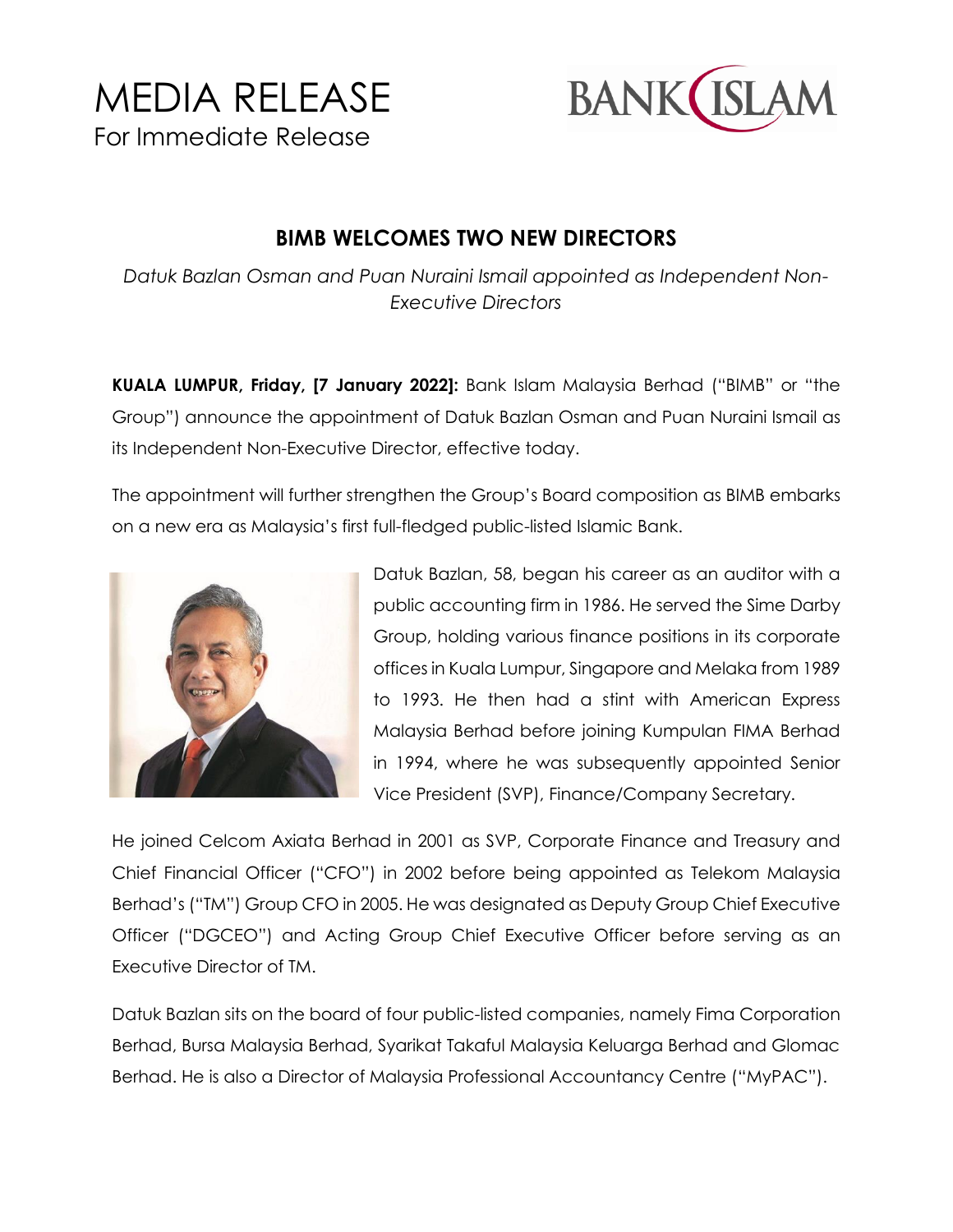A Diploma in Accounting from Polytechnic of North London holder, he attended senior leadership management programs at the University of Oxford's SAID Business School and IMD. He is a Chartered Accountant, a member of the Malaysian Institute of Accountants ("MIA") and a Fellow of the Association of Chartered Certified Accountants ("ACCA"), United Kingdom.



Puan Nuraini Ismail, 59, is a Fellow of the Association of Chartered Certified Accountants (FCCA), United Kingdom, with a wealth of experience in the field of treasury, audit, tax, corporate finance, corporate planning, methods and systems, financial and management accounting, group budget, group consolidation, trade finance, credit control, loans rehabilitation, financial analyst, bank operations, logistics and operations.

She started her career as an auditor at Azman, Wong and Salleh, after a short stint in the government service. Puan Nuraini was in the banking industry, having worked at Bank Bumiputra Malaysia, Bumiputra Merchant Bankers and Mayban Finance before joining PETRONAS in 1992.

She held various senior positions in the nation's fully integrated oil and gas company, including Senior General Manager, Group Treasury; General Manager, Finance and Accounts Services, and General Manager, Commercial Services of Malaysian International Trading Corporation Sdn. Bhd. before serving her final position as the Vice President Treasury, Finance.

BIMB's Chairman, Tan Sri Dr Ismail Haji Bakar said, "On behalf of the Board, I congratulate and welcome Datuk Bazlan and Puan Nuraini to BIMB Group, and we look forward to their valuable insights in steering the Group to greater heights. Their expertise and proven track record within the industry will be an asset to Bank Islam."

## **About Bank Islam Malaysia Berhad**

BIMB is Malaysia's first public listed Islamic financial institution on the Main Board of Bursa Malaysia Berhad. Established in July 1983 as Malaysia's first Islamic bank, Bank Islam has 141 branches and more than 900 selfservice terminals nationwide. As a full-fledged and pure-play Islamic banking and financial institution, BIMB provides solutions that strictly adhere to the Shariah rules and principles and are committed to the ideals of sustainable prosperity and ESG values. The core subsidiaries of the Bank Islam Group are pioneers in various